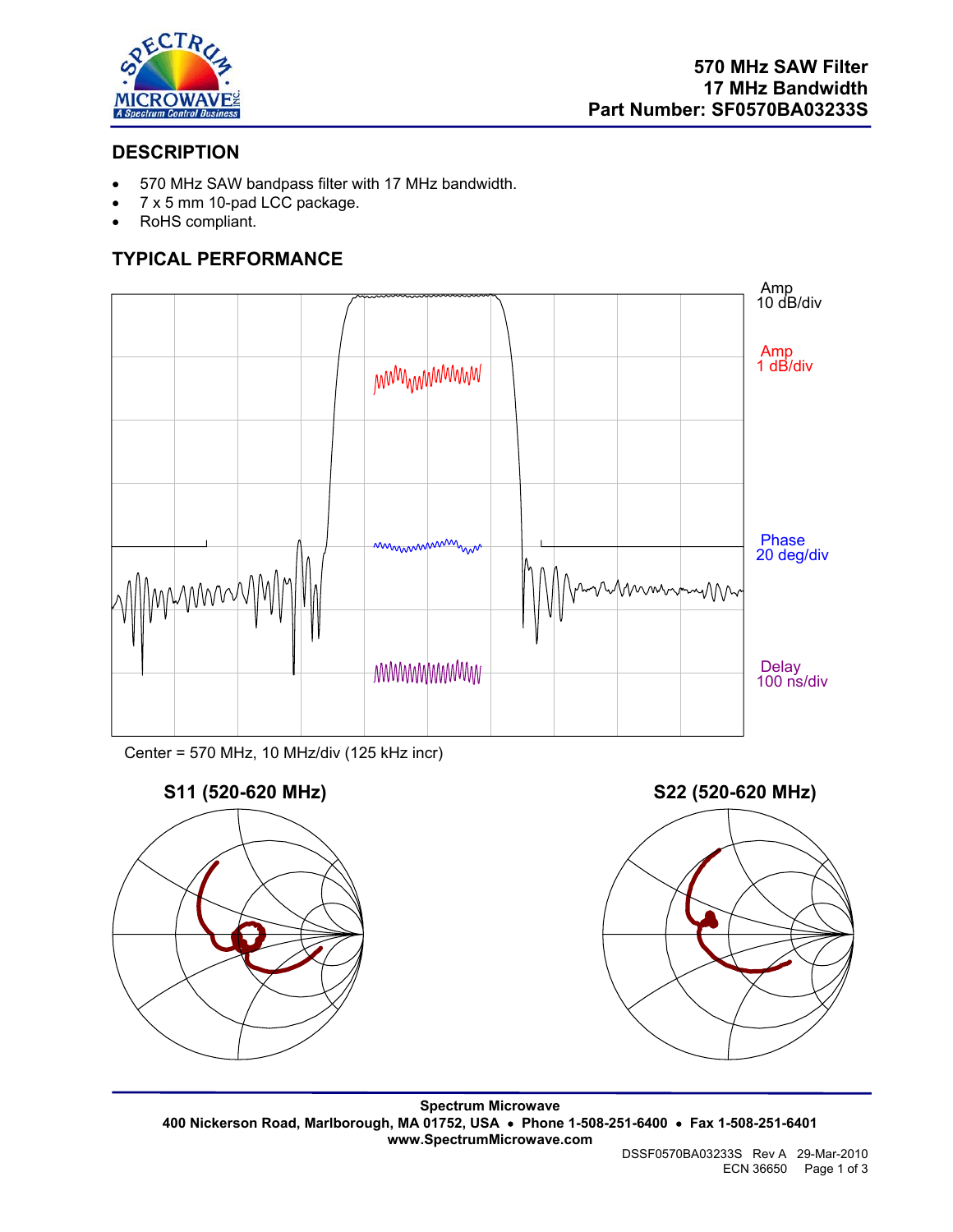

## **SPECIFICATION**

| Parameter                                              | <b>Min</b> | <b>Typ</b> | <b>Max</b> | <b>Units</b> |
|--------------------------------------------------------|------------|------------|------------|--------------|
| Center Frequency $(F_c)^3$                             |            | 570        |            | <b>MHz</b>   |
| <b>Minimum Insertion Loss</b>                          |            | 18.7       | 20         | dB           |
| Lower 1 dB Frequency                                   |            | 557.9      | 561.5      | <b>MHz</b>   |
| Upper 1 dB Frequency                                   | 578.5      | 581.4      |            | MHz          |
| 1 dB Bandwidth                                         | 17         | 23.4       |            | <b>MHz</b>   |
| 3 dB Bandwidth                                         |            | 24.9       |            | <b>MHz</b>   |
| In-band Amplitude Ripple                               |            | 0.5        |            | $dB$ p-p     |
| In-band Group Delay Ripple                             |            | 45         | 80         | ns p-p       |
| Relative Attenuation (20 to 535 MHz) <sup>1</sup>      | 40         | 43         |            | dB           |
| Relative Attenuation (588 to 1000 MHz) <sup>1</sup>    | 40         | 43         |            | dB           |
| Input Return Loss (Fc+/-7.5 MHz)                       |            | 12         |            | dB           |
| Output Return Loss (Fc+/-7.5 MHz)                      |            | 12         |            | dB           |
| Temperature Coefficient of Frequency (Tc) <sup>2</sup> | $-18$      |            |            | ppm/°C       |
| Source/Load Impedance                                  | 50         |            |            | ohms         |
| Ambient Temperature (Tref)                             | 25         |            |            | $^{\circ}$ C |

Notes: 1. All dB levels are referenced to the insertion loss value.

- 2. Typical shift of frequency response with temperature is: ∆f=(T-Tref)\*Tc\*Fc.
- 3. Defined as the mean of the lower and upper 3 dB frequency values.

## **MAXIMUM RATINGS**

| Parameter.                         |     | vlax |        |
|------------------------------------|-----|------|--------|
| Storage Temperature Range          | -40 | 85   |        |
| <b>Operating Temperature Range</b> | -20 | 60   | $\sim$ |
| Input Power Level                  |     |      | dBm    |

### **MATCHING CIRCUIT**



#### Notes:

- Recommend 2% toleranced components. Typical Inductor Q=40.
- Values shown are for reference only and depend upon board layout.